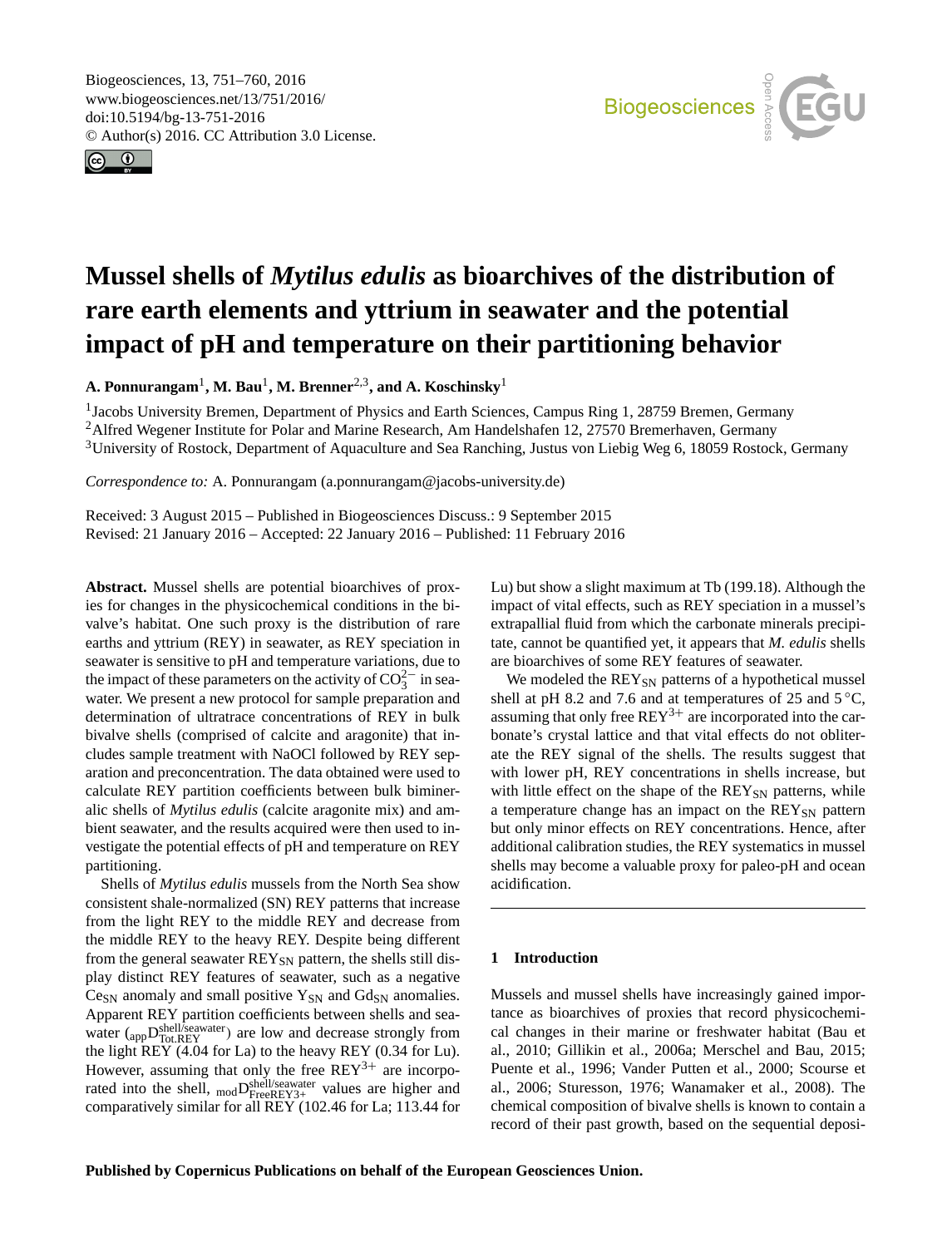

**Figure 1.** Map of the German Bight showing the sampling locations of *Mytilus edulis* mussels from the offshore sites ODAS(OD; oceanographic data acquisition station), Jadebusen (JD), and Roter Sand (RS; after Brenner et al., 2009).

tion of layers of mineralized material during their lifetime (Lindh et al., 1988; Weiner, 2008; Wilbur and Saleuddin, 1983). Hence, mussel shells may be valuable high-resolution bioarchives of past marine, estuarine, fluviatile and limnic conditions.

Trace elements such as the rare earths and yttrium (REY) have been shown to be useful indicators of environmental change (Bau and Dulski, 1996; Bau et al., 2010; Bolhar et al., 2004; Kulaksız and Bau, 2013; Lee et al., 2003; Möller et al., 2000; Murray et al., 1990; Nothdurft et al., 2004; Tepe et al., 2014; Viehmann et al., 2014; Webb and Kamber, 2000; Wyndham et al., 2004). The REY are a group of elements that are similar in atomic structure and chemical properties and hence behave coherently in natural systems. Their speciation in seawater and the distinct REY patterns exhibited by different geological materials make them very useful as geochemical proxies of oceanic change (Byrne, 2002; Byrne and Miller, 1985).

Other trace elements have also been shown to be incorporated into the shells during annual layer formation and are assumed to be essentially immobile (Lindh et al., 1988). Stable isotope studies of mussel shells and particularly of *Mytilus edulis* corroborate the use of shells as paleoceanographic bioarchives (Gillikin et al., 2006b; Wanamaker et al., 2006, 2007).

Various mussel species have already been used as environmental indicators to monitor pollution and bioavailability of (micro)contaminants (Liang et al., 2004; Lindh et al., 1988; Merschel and Bau, 2015; Puente et al., 1996; Sturesson, 1976; Wagner and Boman, 2004; Zuykov et al., 2013). However, the focus so far has often been on major and minor elements such as Mg and Sr, while REY data for mussel



**Figure 2.** REY<sub>SN</sub> patterns of the ODAS seawater and of all pools of *Mytilus edulis* shells from the ODAS site (ODAS I to III shell pools were treated with NaOCl; ODAS IV to VIII shell pools were heated and had their periostracum manually removed). Note the similarity between all REY<sub>SN</sub> patterns.

shells are still rather scarce and underrepresented. Given the growing importance of mussels in proxy development for the ocean–climate system including ocean acidification, there is ample need to better understand these organisms and how they may be used as bioarchives of trace elements and their isotopes.

Numerous studies have provided insights into the composition of ancient seawater and the evolution of the environmental system based on the distribution of rare earth elements (REEs) in chemical sediments (Alexander et al., 2009; Alibert and McCulloch, 1993; Bau et al., 1997; Bau and Alexander, 2006, 2009; Derry and Jacobsen, 1990; Nothdurft et al., 2004; Viehmann et al., 2014, 2015; and references therein). Similarly, other studies have demonstrated the potential of bivalve shells to track the environmental conditions they were exposed to (Bau et al., 2010; Dunca et al., 2005; Heinemann et al., 2011; Klein et al., 1996; Mc-Coy et al., 2011; Thébault et al., 2009; Weiner, 2008). Bau et al. (2010) have shown that the positive Eu anomalies in the REY distribution patterns of the shells of marine *Bathymodiolus* mussels can be used as tracers for hidden or fossil high-temperature hydrothermal systems, while Merschel and Bau (2015) demonstrated that shells of freshwater *Corbicula* mussels may be used to study the bioavailability of anthropogenic REE microcontaminants. This already suggests that mussel shells archive certain REY signatures of the environment in which they grow. However, not much has been done to evaluate how accurately mussel shells reflect REY patterns of seawater and what impacts their partitioning behavior.

In this study, we approached this issue via an in situ culture experiment using blue mussels, *Mytilus edulis*, which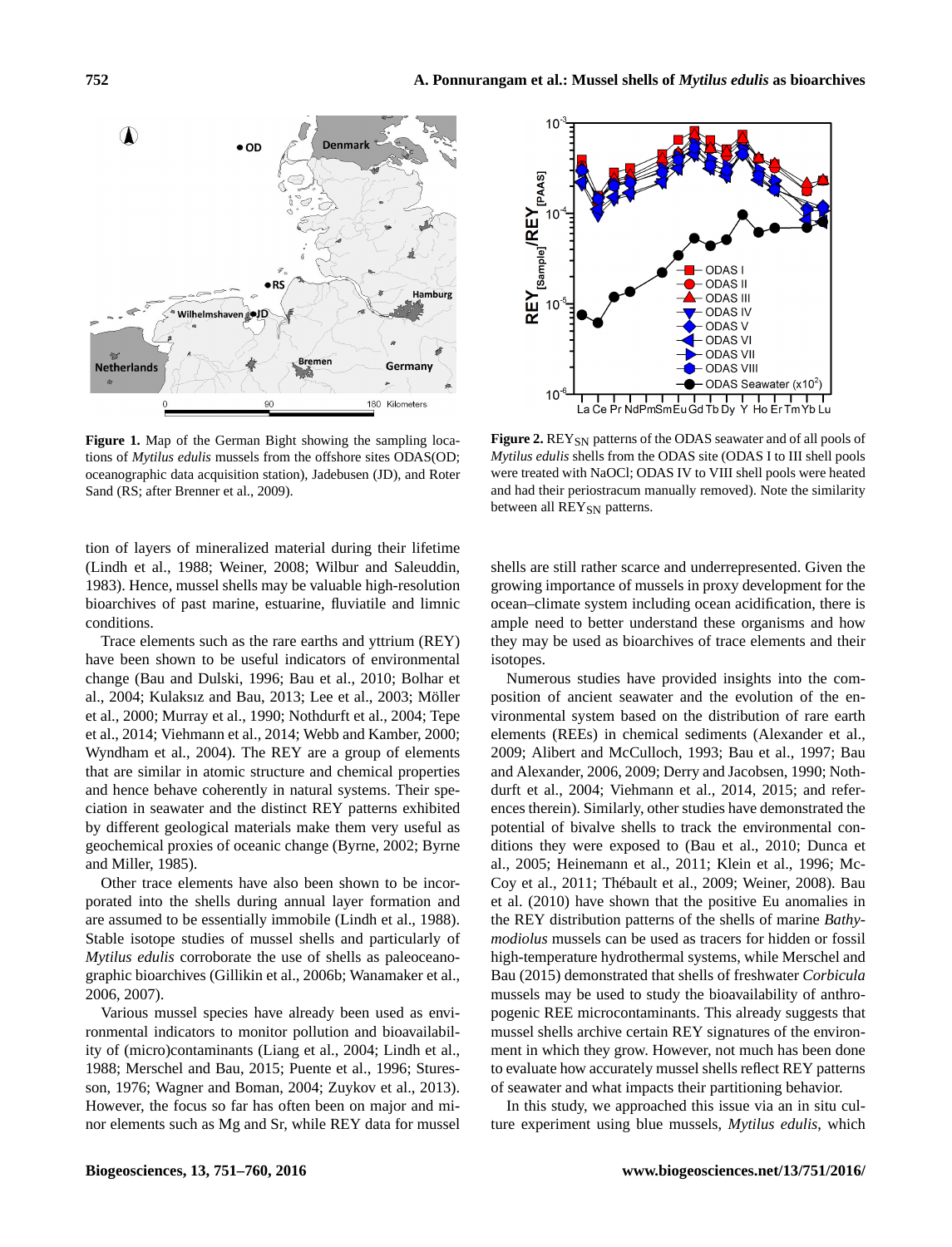belong to the family Mytilidae and the phylum Mollusca. This species is endemic in the Northern Hemisphere and can be found in littoral and sublittoral zones. Blue mussels are tolerant to wide temperature and salinity ranges (Seed, 1992), making them good model organisms to study the aquatic environment. The *M. edulis* used in our study were cultured offshore with no contact to the ocean floor, hence avoiding any contamination from porewater or resuspended sediment.

We compared the REY distribution in *M. edulis* mussel shells and ambient seawater with the aim to (i) establish a sample preparation and analytical protocol that allows for the reliable and reproducible determination of the ultralow REY concentrations in mussel shells, (ii) investigate which REY species is incorporated into the shells of *M. edulis*, and (iii) illustrate and provide suggestions as to how such shells may reflect the REY characteristics of ambient seawater and how they can be used as environmental proxies. Results from this study show that mussel shells can serve as bioarchives of the REY distribution in their habitat and can thus provide the basis for using mussel shells as bioarchives that host geochemical proxies for paleoceanographic environmental reconstructions.

#### **2 Materials and methods**

## **2.1 Samples and sites**

The mussels for this study originate from three locations in the North Sea along the coast of the German Bight, namely (a) nearshore in the inner Jade in the Jadebusen (JD;  $53^{\circ}35'05''$  N,  $008^{\circ}09'14''$  E), (b) offshore at the lighthouse Roter Sand (RS) near the entrance of the Weser estuary  $(53°51'00'' N, 008°04'20'' E)$  and (c) offshore west of the island of Sylt at the oceanographic data acquisition station (ODAS) site (OD; Messpfahl Süd/southern measurement pole: 54°59′36″ N, 007°54′46″ E; Fig. 1). The mussels at Jadebusen and Roter Sand settled on suspended artificial spat collectors (harnesses made from polypropylene ropes and plastic binders), while those at the ODAS site grew wild on a steal pile from a 25-year-old research platform of the Federal Maritime and Hydrographic Agency (BSH), formerly used to fix oceanographic measuring instruments. The testing areas were specifically selected and designed to have the mussels grow on suspended artificial substrate, which eliminates any potential contribution of porewateror sediment-derived REY. The mussels from Jadebusen and Roter Sand were approximately 18 months old, while those from the ODAS site were approximately 24 months old.

# **2.2 Shell preparation**

Eight to eleven mussels from each site were pooled together based on the sampling site and date. The mussels were lyophilized and the soft tissue was removed leaving the shells intact. The obtained shell sizes ranged from 40 to 55 mm.



Figure 3. REY<sub>SN</sub> patterns of the four replicate pools of *Mytilus edulis* shells determined in our study and of international reference standard JLs-1 (a Permian limestone from Japan; data from our study and from Dulski, 2001) used for analytical quality assessment during method development. Note that except for La and Y, error bars (1 $\sigma$ ) are smaller than the symbol size.

The shells obtained from the ODAS site were categorized in different sample pools (ODAS I-III and ODAS IV-VIII) to evaluate two different protocols for the removal of the periostracum, i.e., of the outer organic layer that covers the shell surface (Bellotto and Miekely, 2007). For the ODAS I-III shell pools, the shells were soaked in NaOCl overnight before the shells were rinsed several times with deionized water to remove remaining NaOCl and then air-dried. For the ODAS IV-VIII pools, the shells were put in an oven and the periostracum was then removed using a spatula. This difference in sample preparation does not affect the analytical results (Fig. 2), and hence the method using NaOCl is strongly recommended because it is much more convenient and efficient, less time consuming and minimizes potential contamination.

The bulk carbonate shells of each individual pool were then crushed in an agate mortar and homogenized. One and a half grams of each shell powder were digested for 2 h at  $90^{\circ}$ C in 30 mL of 5 M Suprapur<sup>®</sup> HNO<sub>3</sub> (Carl Roth GmBH) + Co.KG, Germany) in precleaned Teflon beakers covered by small Teflon plates. After 2 h, the beakers were uncovered and the sample solutions were evaporated to incipient dryness. The residues were dissolved in 25 mL of 0.5 M HNO<sub>3</sub> (Carl Roth GmBH  $+$  Co.KG, Germany) and filtered into small polyethylene bottles using an acid-cleaned  $0.2 \mu m$  cellulose acetate filter and syringe. The international reference standard JLs-1 (a Permian limestone from Japan) was used as the certified reference material because it is similar in composition to the carbonate shell matrix and contains low REY concentrations.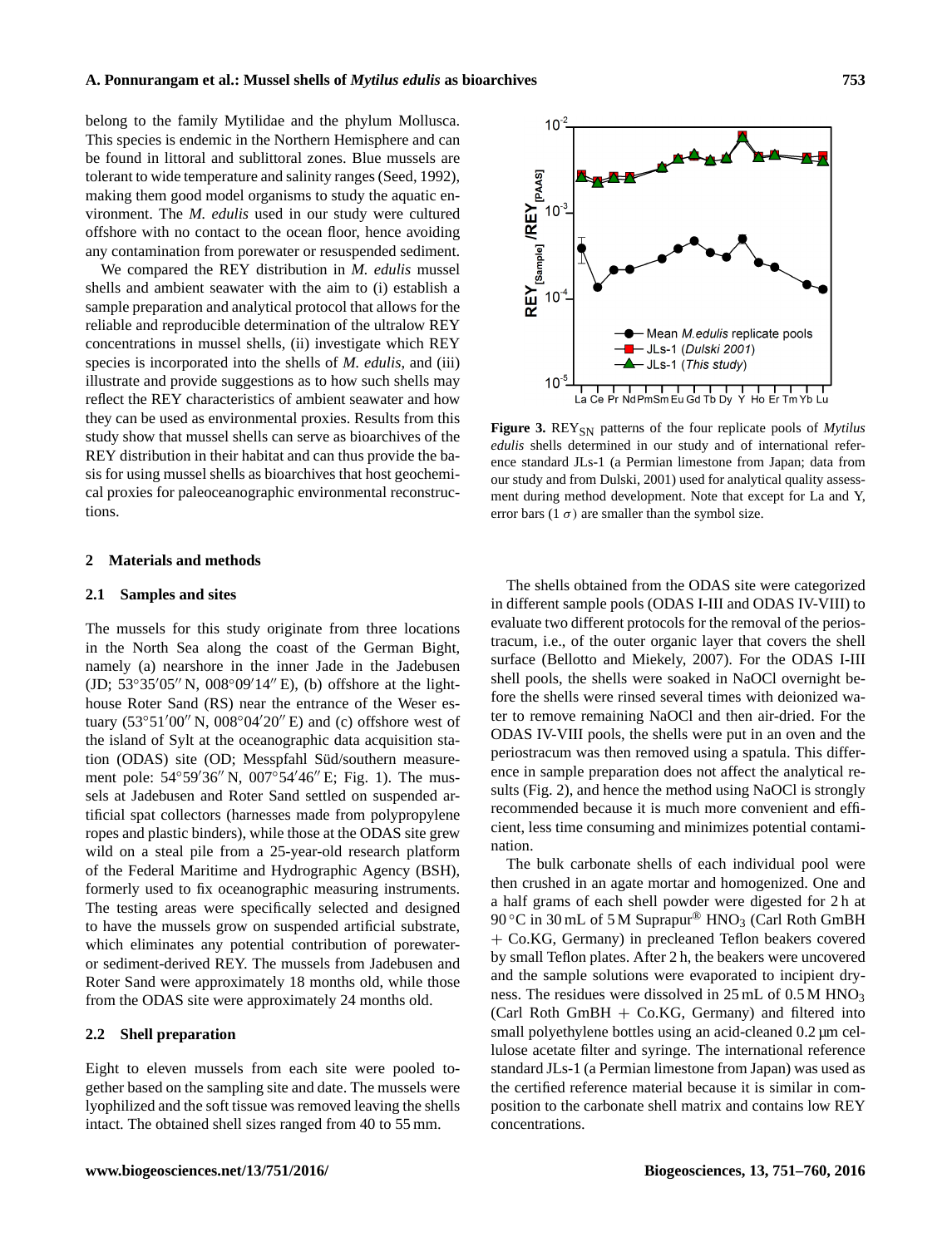

Figure 4. REY<sub>SN</sub> patterns of *Mytilus edulis* shells from different sites in the North Sea compared to seawater from the ODAS site. Note the close similarity between all REY<sub>SN</sub> patterns regardless of their origin.

A separation and preconcentration procedure (Bau et al., 2010), adapted from a method used to determine REY in seawater and freshwater (Shabani et al., 1992; Bau and Dulski, 1996), was utilized owing to the low REY concentrations and potential matrix problems that may occur due to the Ca-rich shell matrix. A 12 mL aliquot of the digested sample solution was diluted in 500 mL deionized water, acidified to a pH value between 1.8 and 2.0 with Suprapur® HCl (Merck KGaA, Germany), and subsequently spiked with 0.5 mL of a 100 ppb Tm solution to monitor the recovery rates of the REY during the preconcentration procedure, while the remaining solution was set aside and labeled as "digest". A 15 mL aliquot of each filtered, acidified and spiked sample was labeled as "original" and set aside to be used to determine the reference concentration of the Tm spike.

Each shell sample solution was then passed through a  $C^{18}$  cartridge (Waters, Sep-Pak<sup>®</sup> Classic  $C^{18}$ , single use) preloaded with a 2-ethylhexyl phosphate ester (Merck KGaA, Germany) in order to quantitatively retain the REY. Each cartridge was then "washed" with 0.01 M Suprapur<sup>®</sup> HCl (Merck KGaA, Germany) to remove remaining matrix elements, such as major alkali and alkali earth elements, before the REY were eluted using  $40 \text{ mL of } 6 \text{ M }$  Suprapur<sup>®</sup> HCl (Merck KGaA, Germany). The eluate was then evaporated in a Teflon beaker to incipient dryness, and the residue was eventually dissolved in 10 mL of 0.5 M Suprapur®  $HNO<sub>3</sub>$  (Carl Roth GmBH + Co.KG, Germany).

A 100 ppb internal standard consisting of Ru, Re and Bi was added to each sample solution. Procedural blanks and the JLs-1 reference standard were processed along with the samples for analytical quality control.



**Figure 5.** REY speciation in the North Sea water at 25 ◦C for **(a)** pH 8.2 and **(b)** pH 7.6 (as modeled using HySS2009).

## **2.3 Water sample preparation**

A 1000 mL sample of North Sea water from the ODAS area was filtered using a filter tower mounted with 0.2  $\mu$ m membrane filters (Sartorius AG, Germany). The pH of the filtrate was adjusted to 2.0 using Suprapur® HCl (Merck KGaA, Germany). Furthermore, 0.4 mL of a 100 ppb Tm solution was added to monitor the recovery rates of the REY during the subsequent separation and preconcentration procedure. 20 mL of this solution was set aside as "original" to determine the Tm reference concentration. A separation and preconcentration procedure similar to the one used for the shell samples was then employed (see Sect. 2.2).

### **2.4 Analysis**

The sample solutions were analyzed for REY using an inductively coupled plasma mass spectrometer, ICP-MS (Perkin-Elmer/Sciex ELAN DRC-e), at Jacobs University Bremen. As 0.5 g of 100 ppb Tm had been added as an internal standard to each sample solution to evaluate REY recovery during preconcentration, Tm data for the shells are not reported.

# **2.5 Analytical quality assessment**

To validate the method, the analytical precision was determined by applying our analytical procedure of sample digestion, REY separation and preconcentration, and measurement by ICP-MS to multiple aliquots  $(n = 4)$  of homogenized *M. edulis* shells that were milled together to form a single large sample pool and to an aliquot of the international reference standard JLs-1, which is a REY-poor Permian limestone from Japan.

It is common practice to present REY data normalized to Post-Archean Australian Shale, PAAS (as first done by McLennan, 1989; indicated here by subscript " $\text{SN}$ "). The REYSN patterns for the multiple aliquots of homogenized *M. edulis* shells for the quality assessment are presented in Fig. 3. Anomalies of  $Ce<sub>SN</sub>$ ,  $Gd<sub>SN</sub>$  and  $Y<sub>SN</sub>$  have been quan-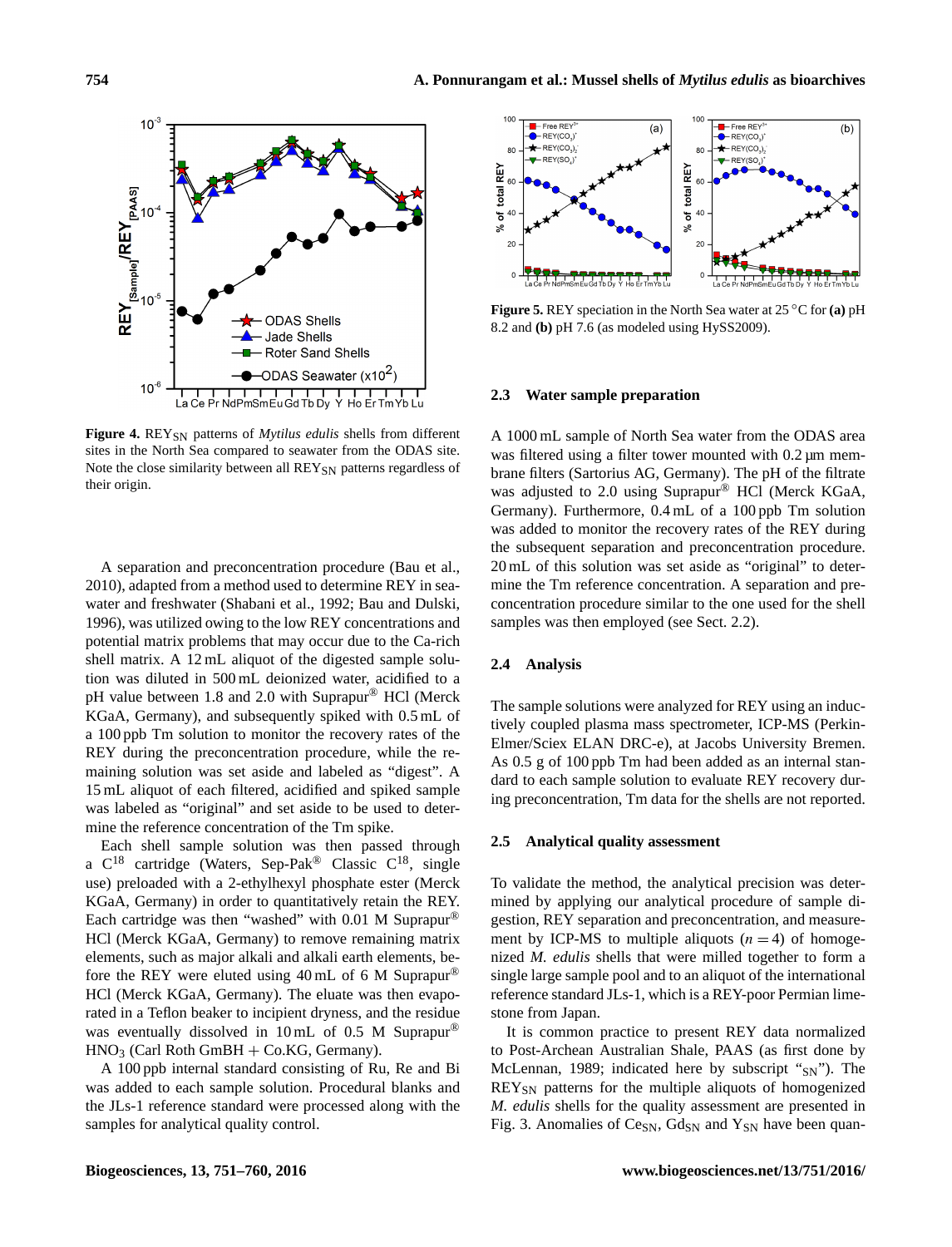## **A. Ponnurangam et al.: Mussel shells of** *Mytilus edulis* **as bioarchives 755**

tified using Eq. (1a–c).

$$
Ce_{SN} \text{ anomaly} = Ce_{SN}/(2Pr_{SN} - Nd_{SN}) \tag{1a}
$$

$$
Gd_{SN} \text{ anomaly} = Gd_{SN}/(0.33 \text{Sm}_{SN} + 0.67 \text{Tb}_{SN}) \tag{1b}
$$

$$
Y_{SN} \text{ anomaly} = Y_{SN} / H_{OSN} \tag{1c}
$$

Precision (Fig. 3), expressed as relative standard deviation (RSD) from the average, is < 4 % for Ce, Pr, Nd, Sm, Eu, Gd, Tb, Dy, Mo, Er and Yb, < 9 % RSD for Lu, and < 34 % RSD for La. The reason for the high RSD for La is unclear. Except for La, however, the reproducibility is excellent and falls within the symbol size used in Fig. 3. The analytical accuracy of the applied method was established from the JLs-1 values obtained and compared to published reference values from Dulski (2001), and it did not show any significant systematic difference between our data and published values (Fig. 3).

#### **2.6 Modeling of the speciation of REY**

To get a better insight as to how REY behave during their incorporation into the shells of *M. edulis*, the inorganic speciation of REY in North Sea seawater at the ODAS site was modeled complementing previous work on the REE speciation in seawater by Byrne et al. (1988) by including Y. Following Byrne et al. (1988) and Millero (1992), modeling was done for pH 8.2 and pH 7.6 at 25 and 5 ◦C using the Hyperquad Simulation and Speciation 2009 (HySS2009) modeling software. The inorganic speciation of REY was modeled for  $REY^{3+}$  (as the free uncomplexed REY), REY(OH)<sup>2+</sup>, REY(F)<sup>2+</sup>, REY(Cl)<sup>2+</sup>, REY(SO<sub>4</sub>)<sup>+</sup>,  $REV(CO_3)^+$ ,  $REV(CO_3)^ \frac{1}{2}$  and REY(HCO<sub>3</sub>)<sup>+</sup>. Stability constants and ligand concentrations were obtained from Byrne et al. (1988) and Millero (1992). The percentage of the REY complexes relative to the total REY concentration was calculated using Eq. (2) (where the brackets denote the dissolved concentration in seawater).

%Complex of Total REV = 
$$
\frac{\text{REY Complex}}{\text{Total REV}} \times 100
$$
 (2)

#### **3 Results**

# **3.1 REY in** *Mytilus edulis* **shells and ambient seawater from the ODAS site**

All  $REY_{SN}$  data for the mussel shells from ODAS, Jade and Roter Sand are summarized in Fig. 4. The *M. edulis* shells from the North Sea have Nd concentrations of  $8.0 \,\text{µg}\,\text{kg}^{-1}$ (mean for ODAS;  $1\sigma$ : 0.0017), 6.1 µg kg<sup>-1</sup> (Jadebusen) and 8.7 µg kg<sup>-1</sup> (Roter Sand), respectively. The REY<sub>SN</sub> patterns of the shells from the three different sites are also very similar and increase from the light REY (LREY) to the middle REY (MREY) and decrease from the MREY to the heavy REY (HREY; Fig. 4). All patterns display negative  $Ce_{SN}$  (0.70) and positive  $Gd_{SN}$  (1.49) and  $Y_{SN}$  (1.60) anomalies (Fig. 4).



**Figure 6.** Mean apparent REY partition coefficients for *M. edulis* shells from the ODAS site and total REY in ambient seawater (appD<sup>shell/seawater</sup>) and modeled mean apparent REY partition coefficients for *M. edulis* shells from the ODAS site and free  $REY^{3+}$ in ambient seawater  $\binom{mod}{\text{SpeedEY3+}}$ .

The Nd concentration in the North Sea water sample from the ODAS site is  $32 \text{ pM}$  and its  $REY_{SN}$  pattern is a "typical" seawater pattern with depletion of LREY relative to HREY, positive  $Y_{SN}$  anomaly, and a negative  $C_{SN}$  anomaly (Fig. 4). The characteristic small anthropogenic positive  $Gd<sub>SN</sub>$  anomaly present in the southern North Sea (Kulaksiz and Bau, 2007) is also seen in the ODAS seawater sample.

#### **3.2 REY speciation in North Sea seawater**

As previously shown for seawater in general (Byrne et al., 1988; Cantrell and Byrne, 1987; Millero, 1992), the monoand dicarbonate complexes  $(REY(CO_3)^+$  and  $REY(CO_3)^ \frac{1}{2}$ , respectively) are the dominant inorganic REY complex species in North Sea seawater with a temperature 25 °C at pH 8.2 (Fig. 5a). Only a small fraction  $(5\%)$  of each REY occurs as free  $REY^{3+}$ , but this percentage increases to 13.5 % (for La) when the pH is reduced to 7.6. As pH decreases,  $REV(CO_3)^+$  complexes increase at the expense of  $REV(CO_3)<sub>2</sub>$  $\frac{1}{2}$  complexes (Fig. 5b). Yttrium displays a very similar speciation to Ho (Fig. 5), confirming the similarity between these two geochemical twins. The modeled percentages of free  $REY^{3+}$  available in the North Sea seawater at 5 °C for the two pH conditions can be found in the Supplement provided.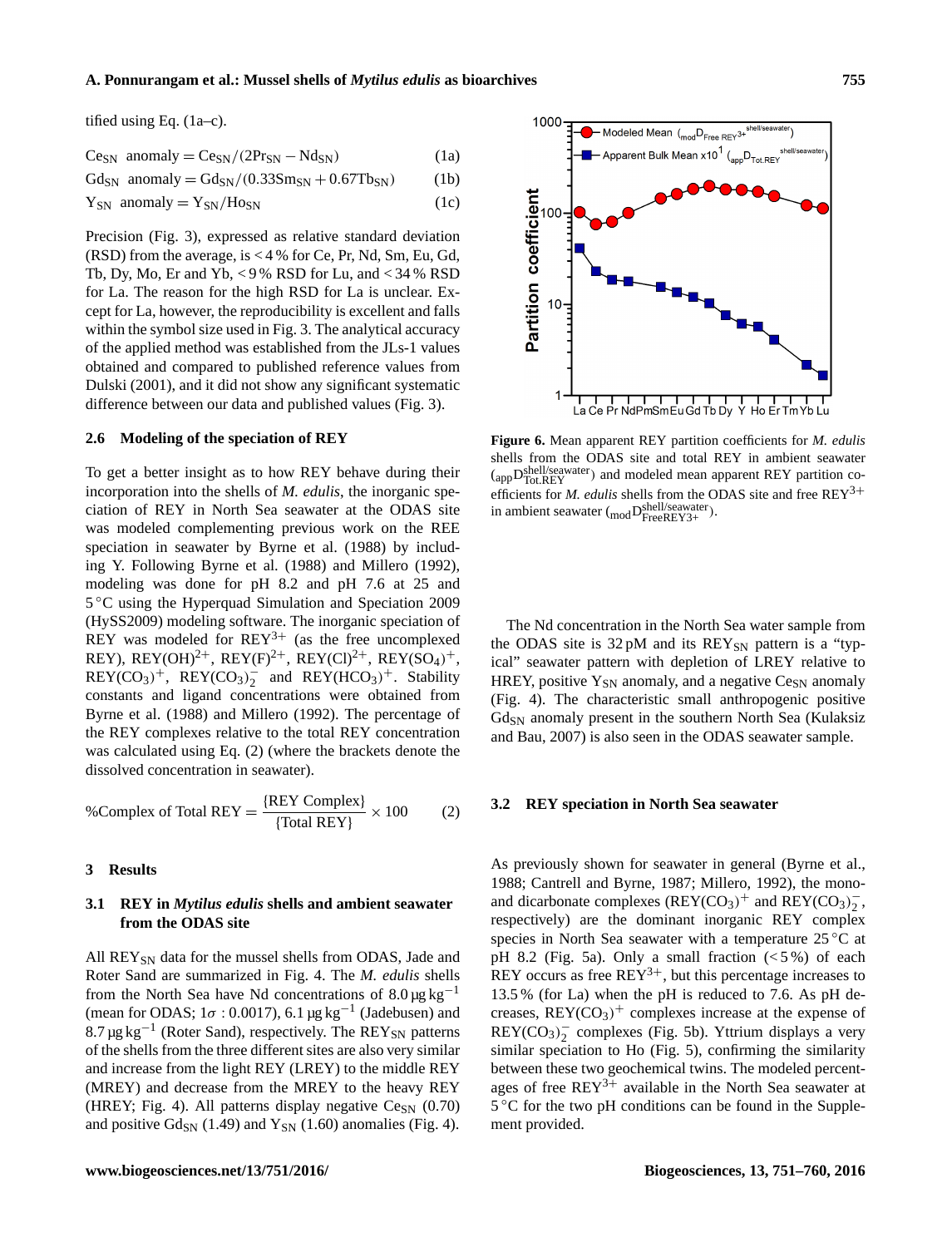#### **4 Discussion**

# **4.1 Partitioning of REY**

Apparent bulk distribution coefficients of REY between *M. edulis* shells and ambient seawater,  $_{app}D_{\text{Tot,REV}}^{\text{shell/seawater}}$ , may be calculated from Eq. (3):

$$
_{app}D_{Tot, REV}^{shell/seawater} = \frac{([REV]/[Ca])^{Shell}}{([Total REV]/[Ca])^{Seawater}},
$$
 (3)

where Ca in seawater is  $0.01 \text{ mol L}^{-1}$  and Ca in shells is  $10 \text{ mol L}^{-1}$ .

This equation has previously been used to calculate the distribution coefficients of trace elements between the two major polymorphs of calcium carbonate, namely calcite and aragonite, and ambient seawater (e.g., Akagi et al., 2004; Sholkovitz and Shen, 1995). Shells of *M. edulis* are known to be bimineralic, i.e., composed of the two polymorphs of Ca carbonate: calcite and aragonite (e.g., Lorens and Bender, 1980). The apparent distribution coefficients of REY between the shells and seawater from the ODAS site are shown in Fig. 6. The  $_{app}D_{Tot,REV}^{shell/seawater}$  of our shells reveal fractionation with a preferential uptake of LREY as compared to HREY from seawater into the carbonate shell.

Certain differences and similarities are observed when published field and experimental apparent bulk partition coefficients are compared with our results (Fig. 7). A clear separation with regard to partition coefficients for calcite and aragonite can be observed in the field observations, showing that appD<sup>shell/seawater</sup> values for corals of aragonitic composition vary between approximately 1 and 10 (Akagi et al., 2004; Sholkovitz and Shen, 1995), while those of calcitic composition such as foraminifera, microbialites and other marine calcites, are much higher and range between 70 and 1656 (Palmer, 1985; Parekh et al., 1977; Webb and Kamber, 2000). Laboratory experiments exploring the partitioning of REE and Y between calcite or aragonite and aqueous solutions have also been carried out to elucidate the incorporation process. Terakado and Masuda (1988) obtained values ranging between 2.5 and  $\sim$  10 for calcite and  $\sim$  2.5 and  $\sim$  5 for aragonite. Zhong and Mucci (1995) on the other hand found much higher partition coefficients for their experimental calcite, ranging from 4169 (Pr) to 794 (Lu), and fractionation between the LREY and HREY. This pattern is quite similar to that of the *M. edulis* shells and ambient North Sea seawater determined in our study, despite much lower absolute values (between 4.23 for La and 0.17 for Lu). A study of *Bathymodiolus puteoserpentis* mussels that lived close to a hightemperature hydrothermal system (Bau et al., 2010) indicate partition coefficient values which define a pattern showing preferential incorporation of the MREY and a decrease towards the HREY with a maximum at Eu.

Comparisons of the  $_{app}D_{\text{Tot,REV}}^{\text{shell/seawater}}$  pattern of our *M*. *edulis* shells shown in Fig. 6 with the REY speciation in



**Figure 7.** REY partition coefficients for different marine carbonates and ambient seawater (field studies and laboratory experiments).

North Sea seawater shown in Fig. 5a and of the REY<sub>SN</sub> patterns of the ODAS shells with the free  $REY_{SN}^{3+}$  patterns of North Sea seawater (Fig. 8) suggest that (i) free  $REY^{3+}$  may be the REY species which are actually removed from seawater and incorporated into the *M. edulis* shell and (ii) scavenging of REY carbonate complexes and formation of ternary surface complexes may only play a minor role. Based on this hypothesis, we recalculated the apparent partition coefficients following Eq. (4), using only the concentrations of free  $REY^{3+}$  in North Sea seawater instead of the total REY concentrations:

$$
mod D_{Free\:REY3+}^{shell/seawater} = \frac{([REY]/[Ca])^{Shell}}{([Free\:REY3+]/[Ca])^{Seawater}}.
$$
 (4)

The resulting new pattern of distribution coefficients (modeled mean  $_{\text{mod}}D_{\text{FreeREY3+}}^{\text{shell/seawater}}$ ; Fig. 6) shows preferential incorporation of the MREY and suggests that Ce is not taken up to the same extent as its redox-insensitive REY neighbors. However, all other REY anomalies that are present in the shells and in ambient seawater have disappeared, indicating only minor fractionation of neighboring REY during removal from seawater.

Incorporation of REY into  $CaCO<sub>3</sub>$  is assumed to occur through the coupled substitution of a  $REY^{3+}$  plus a chargebalancing monovalent cation for two  $Ca^{2+}$  ions in the calcite's crystal structure (Elzinga et al., 2002; Zhong and Mucci, 1995), due to the similarity of the ionic radii of  $REY^{3+}$  and  $Ca^{2+}$ . Since the ionic radius of  $Nd^{3+}$  is most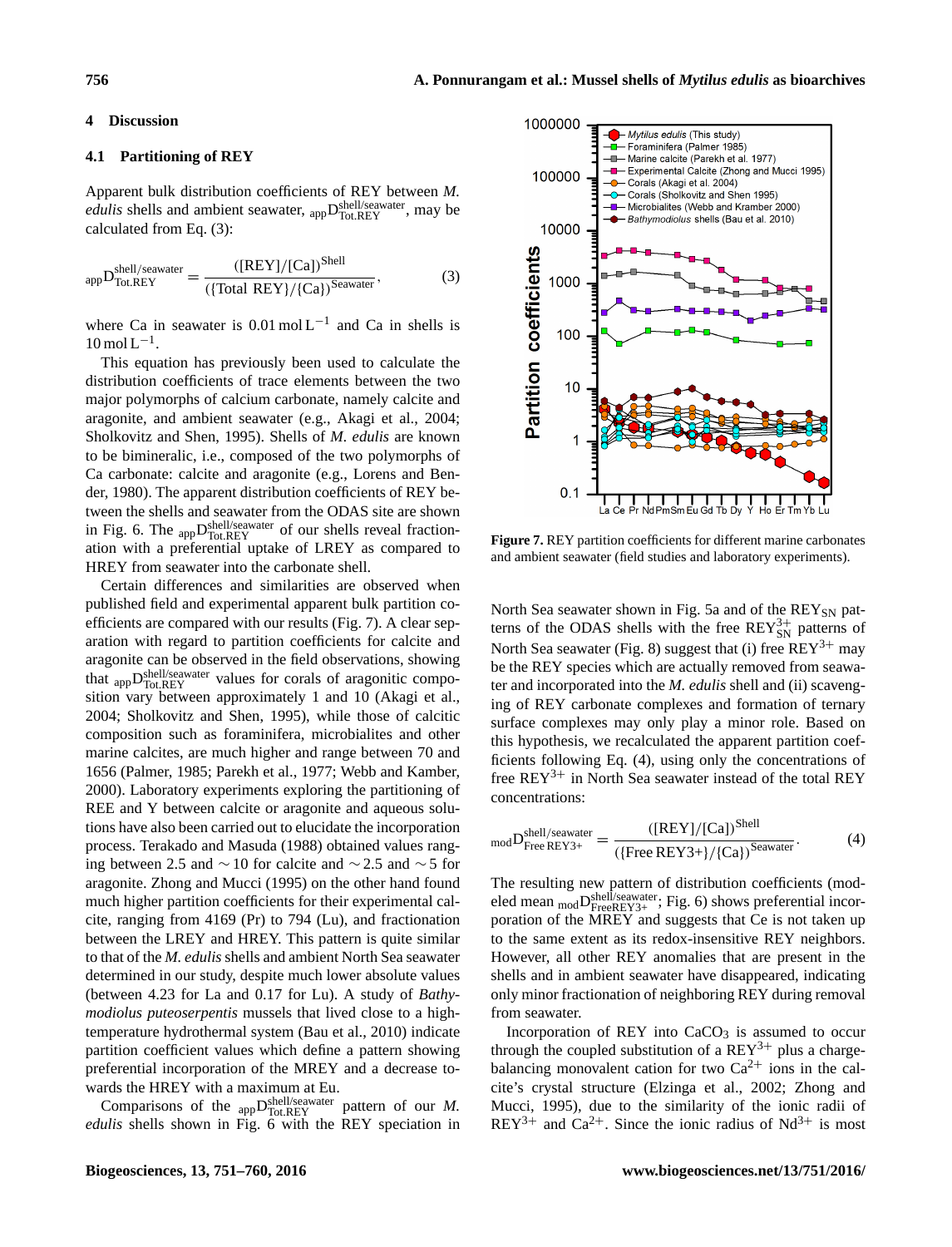

**Figure 8.** Total  $REY_{SN}$  and free  $REY_{SN}^{3+}$  patterns of North Sea water at the ODAS site and the average  $\overline{KEY}_{SN}$  pattern of the ODAS shells.

similar to that of  $Ca^{2+}$ , it may be expected that patterns of REY partition coefficients show a maximum at Nd and decrease slightly towards the lighter and heavier REY. However, the maximum in Fig. 6 for the modeled partition coefficient, <sub>mod</sub>D<sub>FreeREY3+</sub>, occurs at Tb, suggesting that additional factors besides ionic size also affect the incorporation of REY into the carbonate shells of *M. edulis*.

Judging from Fig. 7 and considering that *M. edulis* shells are bimineralic, it would be desirable to study REY distributions and partition coefficients for calcite and aragonite individually and not for bulk mussel shells. However, the ultralow REY concentrations and the intimate association of the two carbonate minerals are severe limitations that prevent such data to be determined. Thus, we have to accept that we are restricted to REY data for bulk shell carbonate until microanalytical techniques such as laser ablation ICP-MS have become more sensitive.

In any case, the calculation of an apparent partition coefficient between a mussel shell and ambient seawater is a severe simplification, of course. From what is currently known, it appears that the shell of a bivalve does not directly precipitate from seawater, but from the extrapallial fluid (EPF) of the mussel, which is secreted from the epithelial cells of the bivalve's mantle (Wilbur, 1972). The speciation of the REY in the EPF, therefore, will also affect REY incorporation into Ca carbonate. Although the exact chemical composition of the EPF is not known, the combination of elevated concentrations of organic compounds such as (amino)carboxylic acids, in the EPF (Misogianes and Chasteen, 1979; Weiner, 1979) and high stability constants of REY complexes with such carboxylic acids (e.g., Martell and Smith, 1974) renders it very likely that REY speciation in the EPF is rather different from REY speciation in seawater and that this "vital" effect



Figure 9. Modeled REY<sub>SN</sub> patterns of hypothetical *M. edulis* shells from the ODAS site for different pH and temperature conditions in ambient seawater.

will affect REY incorporation into the shell. Available thermodynamic data, however, suggest that carboxylic acids are often characterized by REY stability constants that strongly increase from the LREY to the HREY (Byrne and Kim, 1990; Martell and Smith, 1974) and thus may produce similar LREY–HREY fractionation between the available  $REY^{3+}$ species in the EPF as the (di)carbonate complexes produced in seawater.

As the exact chemical composition of the EPF is not known, it is currently impossible to decide whether the decrease in the REY partition coefficients between *M. edulis* shells and ambient seawater with decreasing REY ionic radius is controlled by the REY speciation in seawater or by the REY speciation in the EPF. Nevertheless, in the following we will address the impact of seawater pH and temperature on REY partitioning, assuming that REY speciation in the EPF is of minor importance, because this will reveal whether or not the REY distribution in *M. edulis* shells a priori has any potential to serve as a pH or temperature proxy.

# **4.2 Impact of temperature and pH on REY patterns in** *Mytilus edulis* **shells**

Environmental parameters such as pH and temperature affect the speciation of REY in seawater via their impact on the activity of  $CO_3^{2-}$ , and hence they impact the amount of free  $REY^{3+}$  available for uptake by the mussels (Fig. 5). The REY signature of mussel shells, therefore, may be an indicator of pH and/or temperature changes in a mussel's habitat, unless this proxy is obliterated by the vital effects discussed earlier.

Using the partition coefficients calculated from Eq. (4) and the concentrations of free  $REY^{3+}$  in seawater at pH 7.6 and 8.2 (as calculated using the HySS software), we modeled,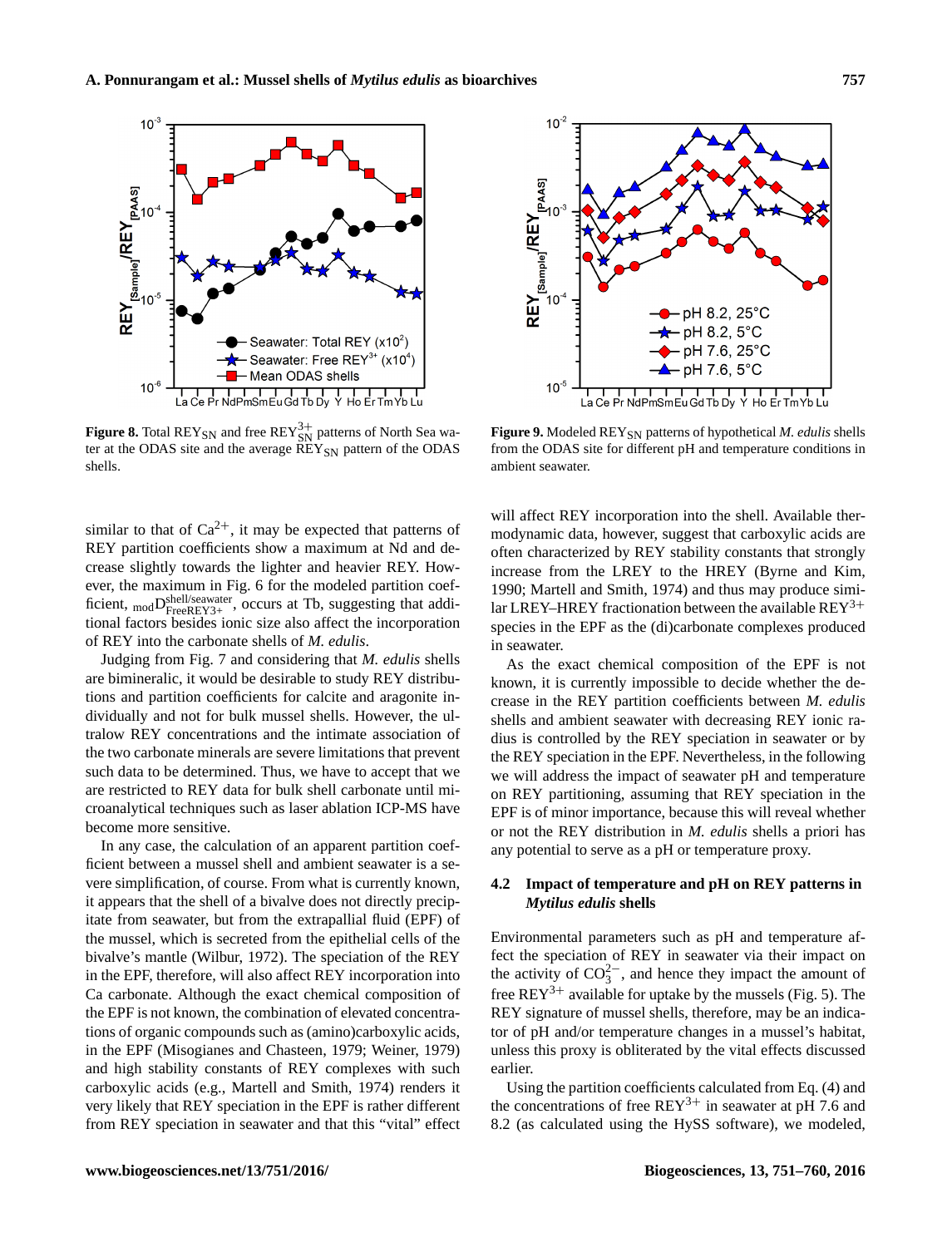$$
[REY]_{Shell} = \text{mod} D_{\text{FreeREY}^{3+}}^{\text{shell/seawater}}
$$
  
× 
$$
({\text{FreeREY}^{3+}})/{\text{Ca}})_{\text{Seawater}} \times {\text{Ca}}_{\text{Shell}} ,
$$
 (5)

where Ca in seawater is  $0.01 \text{ mol} L^{-1}$  and Ca in shells is  $0.01 \,\mathrm{mol} \,\mathrm{L}^{-1}$ .

At a given temperature, the shape of the resulting  $REY_{SN}$ patterns of such hypothetical shells are very similar at both pH values (Fig. 9), but due to higher availability of free  $REY^{3+}$  in seawater at pH 7.6, more REYs are incorporated into the Ca carbonate at pH 7.6 as compared to pH 8.2. In contrast, at a given pH, a temperature change results in slightly different  $REY_{SN}$  patterns (particularly between the MREY and HREY) but only has a minor impact on overall REY concentrations (Fig. 9). Hence, it appears that absolute REY concentrations may have the potential to be used as a pH proxy, whereas REY distribution patterns are more sensitive to temperature changes.

# **5 Conclusions**

A new and efficient protocol for sample preparation and determination of REY concentrations in bivalve shells was established. This quick and clean method includes sample treatment with NaOCl followed by REY separation and preconcentration.

The shells of *Mytilus edulis* used in our study demonstrate the potential of using bivalve shells as bioarchives of proxies for changes in the physicochemical conditions in the bivalve's habitat. All shells from three different sites in the southern North Sea show distinct REY<sub>SN</sub> distribution patterns that increase from the LREY to the MREY and decrease from the MREY to the HREY. Despite the  $REY_{SN}$  patterns of the shells being different to that of general seawater, the shells still exhibited the distinct signatures of the seawater they grew in, such as small positive  $Y_{SN}$  and  $Gd_{SN}$  anomalies and a negative  $C_{\text{SN}}$  anomaly. Apparent partition coefficients  $_{app}D_{\text{Tot,REV}}^{\text{shell/seawater}}$  of REY between the shells and seawater are low and decrease strongly from the LREY to the HREY. A comparison of  $_{app}D_{\text{Tot,REV}}^{\text{shell/seawater}}$  patterns to the REY speciation in the North Sea seawater suggests that the free  $REY^{3+}$ may be the most likely REY species to actually be removed from seawater and incorporated into the *M. edulis* shell and that scavenging of REY carbonate complexes and formation of ternary surface complexes may only play a minor role.

Although the impact of vital effects and particularly that of REY speciation in the extrapallial fluid from which the carbonate minerals precipitate cannot be quantified yet, we demonstrate in this study that mussel shells like those of *M. edulis* can still be used as bioarchives of some REY features of seawater. Following our assumptions that only the free  $REY^{3+}$  are incorporated into the carbonate's crystal lattice, further modeling of the  $REY_{SN}$  patterns of a hypothetical mussel shell grown at pH of 8.2 and 7.6 and at temperatures of 25 and 5 ◦C reveals that, with lower pH, REY concentrations in shells increase, but with little effect on the shape of the  $REY_{SN}$  patterns, while a temperature change has an impact on the REY<sub>SN</sub> pattern, but only minor effects on absolute REY concentrations. The absolute REY concentrations in shells of *M. edulis* may thus have the potential to be used as a pH proxy, whereas REY<sub>SN</sub> distribution patterns of the shells may rather be used as a temperature proxy.

Our findings open up ways of better understanding how bivalves incorporate trace elements like REY into their shells and how these shells can be used to extract information about their habitat. Since changes in physicochemical conditions like pH and temperature affect REY speciation in seawater due to the impact of these parameters on the activity of  $CO_3^{2-}$ , further research to calibrate these changes may turn the REY distribution into a valuable proxy for paleo-pH and past ocean acidification. However, in order to successfully develop REY systematics into a quantitative temperature and/or pH proxy, the impact of the EPF and other vital effects needs to be assessed, for example by studying *M. edulis* mussels cultured under controlled pH and temperature conditions. Additionally, before applying the REY distribution in fossil shells as a paleoproxy, future studies need to investigate the potential impact of diagenesis.

# **The Supplement related to this article is available online at [doi:10.5194/bg-13-751-2016-supplement.](http://dx.doi.org/10.5194/bg-13-751-2016-supplement)**

*Acknowledgements.* This research was financially supported by a Ph.D. scholarship from the Helmholtz Graduate School for Polar and Marine Research (POLMAR) to A. Ponnurangam. The authors would also like to thank Daniela Meissner and Jule Mawick from the Geochemistry Laboratory of Jacobs University Bremen for their kind assistance with lab work. We also would like to thank Katja Schmidt, who provided valuable help with the analysis of the results, and Nathalie Tepe and Dennis Krämer, who provided help with the speciation modeling. This paper benefited from comments and thorough reviews by A. D. Wanamaker, one anonymous reviewer, and associate editor D. Gillikin.

Edited by: D.Gillikin

## **References**

Akagi, T., Hashimoto, Y., F-F, F., Tsuno, H., Tao, H., and Nakano, Y.: Variation of the distribution coefficients of rare earth elements in modern coral-lattices: species and site dependencies, Geochim. Cosmochim. Ac., 68, 2265–2273, 2004.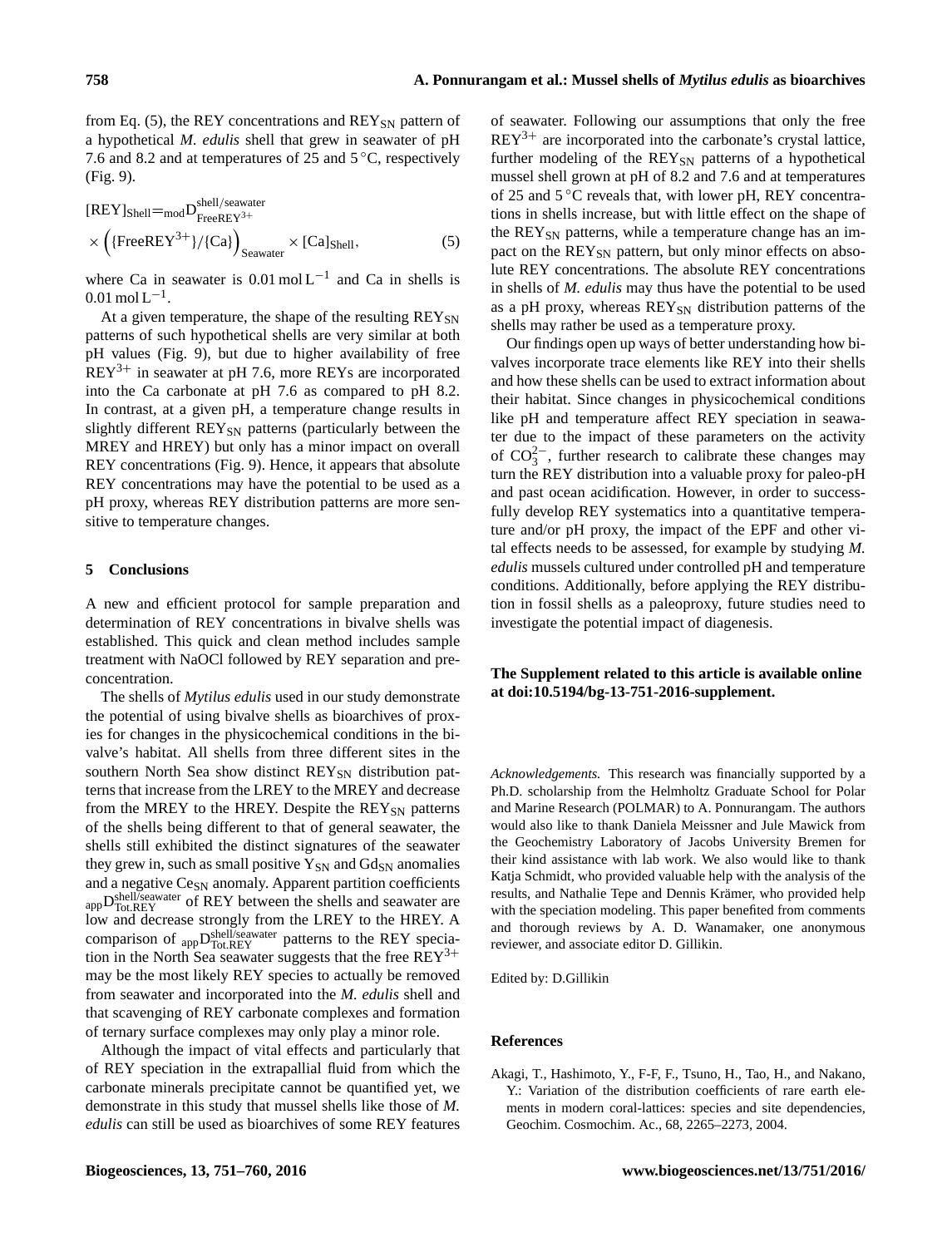## **A. Ponnurangam et al.: Mussel shells of** *Mytilus edulis* **as bioarchives 759**

- Alexander, B. W., Bau, M., and Andersson, P.: Neodymium isotopes in Archean seawater and implications for the marine Nd cycle in Earth's early oceans, Earth Planet. Sci. Lett., 283, 144–155, 2009.
- Alibert, C. and McCulloch, M. T.: Rare earth element and neodymium isotopic compositions of the banded iron-formations and associated shales from Hamersley, western Australia, Geochim. Cosmochim. Ac., 57, 187–204, 1993.
- Bau, M. and Dulski, P.: Distribution of yttrium and rare-earth elements in the Penge and Kuruman iron-formations, Transvaal Supergroup, South Africa, Precambrian Res., 79, 37–55, 1996.
- Bau, M. and Alexander, B.: Preservation of primary REE patterns without Ce anomaly during dolomitization of Mid-Paleoproterozoic limestone and the potential re-establishment of marine anoxia immediately after the "Great Oxidation Event", Southern African Journal of Geology, 109, 81–86, 2006.
- Bau, M. and Alexander, B.: Distribution of high field strength elements (Y, Zr, REE, Hf, Ta, Th, U) in adjacent magnetite and chert bands and in reference standards FeR-3 and FeR-4 from the Temagami iron-formation, canada, and the redox level of the Neoarchean ocean, Precambrian Research, 174, 337–346, 2009.
- Bau, M., Möller, P., and Dulski, P.: Yttrium and lanthanides in eastern Mediterranean seawater and their fractionation during redoxcycling, Mar. Chem., 56, 123–131, 1997.
- Bau, M., Balan, S., Schmidt, K., and Koschinsky, A.: Rare earth elements in mussel shells of the Mytilidae family as tracers for hidden and fossil high-temperature hydrothermal systems, Earth Planet. Sci. Lett., 299, 310–316, 2010.
- Bellotto, V. R. and Miekeley, N.: Trace metals in mussel shells and corresponding soft tissue samples: a validation experiment for the use of Perna perna shells in pollution monitoring, Anal. Bioanal. Chem., 389, 769–776, 2007.
- Bolhar, R., Kamber, B. S., Moorbath, S., Fedo, C. M., and Whitehouse, M. J.: Characterisation of early Archaean chemical sediments by trace element signatures, Earth Planet. Sci. Lett., 222, 43–60, 2004.
- Brenner, M., Ramdohr, S., Effkemann, S., and Stede, M.: Key parameters for the consumption suitability of offshore cultivated blue mussels (Mytilus edulis L.) in the German Bight, European Food Research and Technology, 230, 255–267, 2009.
- Byrne, R. H.: Inorganic speciation of dissolved elements in seawater: the influence of pH on concentration ratios, Geochem. Trans., 3, 11–16, doi[:10.1039/b109732f,](http://dx.doi.org/10.1039/b109732f) 2002.
- Byrne, R. H. and Miller, W. L.: Copper(II) carbonate complexation in seawater, Geochim. Cosmochim. Ac., 49, 1837–1844, 1985.
- Byrne, R. H. and Kim, K.: Rare earth element scavenging in seawater, Geochim. Cosmochim. Ac., 54, 2645–2656, 1990.
- Byrne, R. H., Kump, L. R., and Cantrell, K. J.: The influence of temperature and pH on trace metal speciation in seawater, Mar. Chem., 25, 163–181, 1988.
- Cantrell, K. J. and Byrne, R. H.: Rare earth element complexation by carbonate and oxalate ions, Geochim. Cosmochim. Ac., 51, 597–605, 1987.
- Derry, L. A. and Jacobsen, S. B.: The chemical evolution of Precambrian seawater: Evidence from REEs in banded iron formations, Geochim. Cosmochim. Ac., 54, 2965–2977, 1990.
- Dulski, P.: Reference Materials for Geochemical Studies: New Analytical Data by ICP-MS and Critical Discussion of Reference Values, Geostandards Newsletter, 25, 87–125, 2001.
- Dunca, E., Schöne, B. R., and Mutvei, H.: Freshwater bivalves tell of past climates: But how clearly do shells from polluted rivers speak?, Palaeogeogr. Palaeoecol., 228, 43–57, 2005.
- Elzinga, E. J., Reeder, R. J., Withers, S. H., Peale, R. E., Mason, R. A., Beck, K. M., and Hess, W. P.: EXAFS study of rare-earth element coordination in calcite, Geochim. Cosmochim. Ac., 66, 2875–2885, 2002.
- Gillikin, D. P., Dehairs, F., Lorrain, A., Steenmans, D., Baeyens, W., and André, L.: Barium uptake into the shells of the common mussel (Mytilus edulis) and the potential for estuarine paleochemistry reconstruction, Geochim. Cosmochim. Ac., 70, 395- 407, 2006a.
- Gillikin, D. P., Lorrain, A., Bouillon, S., Willenz, P., and Dehairs, F.: Stable carbon isotopic composition of *Mytilus edulis* shells: relation to metabolism, salinity  $\delta^{13}C_{\text{DIC}}$  and phytoplankton, Org. Geochem., 37, 1371–1382, 2006b.
- Heinemann, A., Hiebenthal, C., Fietzke, J., Eisenhauer, A., and Wahl, M.: Disentangling the biological and environmental control of M. edulis shell chemistry, Geochem. Geophys. Geosyst., 12, Q03009, doi[:10.1029/2010GC003340,](http://dx.doi.org/10.1029/2010GC003340) 2011.
- Klein, R. T., Lohmann, K. C., and Thayer, C. W.: Bivalve skeletons record sea-surface temperature and  $\delta^{18}$ O via Mg/Ca and  $18O/16O$  ratios, Geology, 24, 415–418, 1996.
- Kulaksız, S. and Bau, M.: Contrasting behaviour of anthropogenic gadolinium and natural rare earth elements in estuaries and the gadolinium input into the North Sea, Earth Planet. Sci. Lett., 260, 361–371, 2007.
- Kulaksız, S. and Bau, M.: Anthropogenic dissolved and colloid/nanoparticle-bound samarium, lanthanum and gadolinium in the Rhine River and the impending destruction of the natural rare earth element distribution in rivers, Earth Planet. Sci. Lett., 362, 43–50, 2013.
- Lee, S., Lee, D., Kim, Y., Chae, B., Kim, W., and Woo, N.: Rare earth elements as indicators of groundwater environment changes in a fractured rock system: evidence from fracture-filling calcite, Appl. Geochem., 18, 135–143, 2003.
- Liang, L. N., He, B., Jiang, G. B., Chen, D. Y., and Yao, Z. W.: Evaluation of mollusks as biomonitors to investigate heavy metal contaminations along the Chinese Bohai Sea, Sci. Total Environ., 324, 105–113, 2004.
- Lindh, U., Mutvei, H., Sunde, T., and Westermark, T.: Environmental history told by mussel shells, Nuclear Instruments and Methods in Physics Research Section B: Beam Interactions with Materials and Atoms, 30, 388–392, 1988.
- Lorens, R. B. and Bender, M. L.: The impact of solution chemistry on Mytilus edulis calcite and aragonite, Geochim. Cosmochim. Ac.. 44, 1265–1278, 1980.
- Martell, A. E. and Smith, R. M.: Critical stability constants, Plenum Press, New York; London, 1974.
- McCoy, S., Robinson, L. F., Pfister, C., Wootton, J., and Shimizu, N.: Exploring B/Ca as a pH proxy in bivalves: relationships between Mytilus californianus B/Ca and environmental data from the northeast Pacific, 2011.
- McLennan, S. M.: Rare earth elements in sedimentary rocks; influence of provenance and sedimentary processes, Reviews in Mineralogy and Geochemistry, 21, 169–200, 1989.
- Merschel, G. and Bau, M.: Rare earth elements in the aragonitic shell of freshwater mussel Corbicula fluminea and the bioavail-